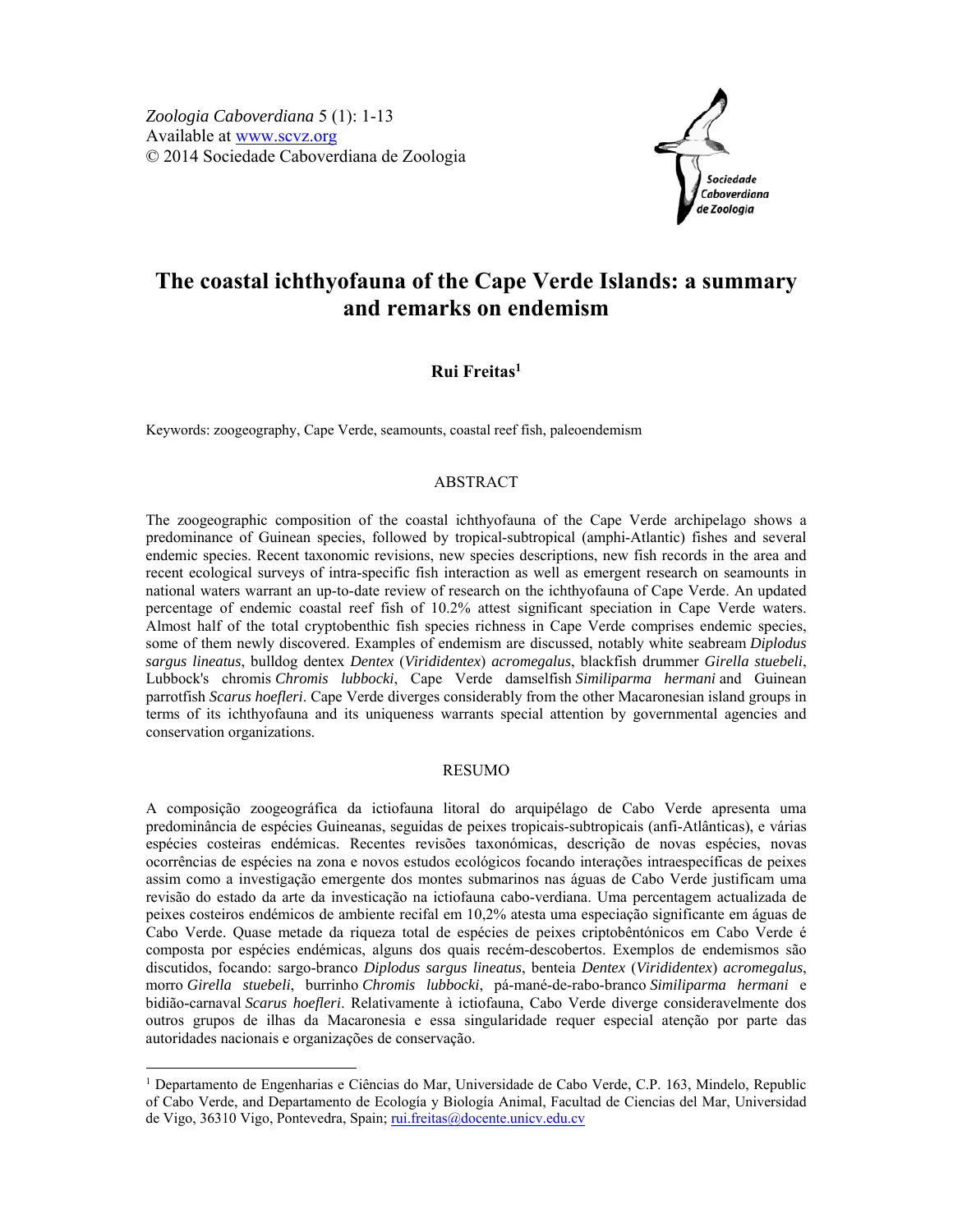The main factors driving coastal ichthyofaunal composition include regional latitudinal temperature gradients (Ferreira *et al*. 2004, Willig & Bloch 2006), evolutionary patterns (Harrison & Cornell 2008), coastline distance and depth (Floeter *et al*. 2007, Fox & Bellwood 2007) and biogeography (Lloris *et al*. 1991, Floeter *et al*. 2008, Almada *et al*. 2013).

Lloris *et al*. (1991) provided the first summary of the biogeography of the Macaronesian ichthyofauna using an inventory of 913 fish species, including fish data from 'African sites' (Morocco and Western Sahara), and for the first time proposed a hierarchy of biogeographic levels for the studied area. In comparing Cape Verde with other Macaronesian archipelagos, Brito *et al*. (2007) concluded that the zoogeographic composition of its coastal ichthyofauna is mainly tropical, with Afrotropical species clearly dominant, followed by amphi-Atlantic tropical and subtropical species (i.e. taxa distributed on both sides of the Atlantic), and then by Mediterranean and circum-tropical species. Later, Floeter *et al*. (2008) described reef fish biogeography and evolution for all Atlantic 'provinces' and clarified our understanding of how and when areas of endemism of the tropical Atlantic Ocean formed, how they relate to each other and

what processes contributed to their faunal composition. However, Lloris *et al*. (1991) were of the opinion that – from an ichthyological point of view – the Macaronesian archipelagos do not constitute a coherent marine biogeographical region and cannot be considered to constitute a 'province'. Spalding *et al*. (2007), in their 62 provinces of marine ecoregions of the world, included the Cape Verde Islands and the Sahelian Upwelling marine ecoregions in the same province of 'West African Transition'. In contrast, the nearby Lusitanian province, an often recognized biogeographical unit, has been considered a warm eastern Atlantic region by Almada *et al*. (2013), who partly evaluated the tropicality index and included Macaronesia (without Cape Verde) in the group.

From the mid 1980s onwards, taxonomic revisions, descriptions of new species and new records of fish in Cape Verde waters have increased significantly (e.g. Edwards 1986, Hensley 1986, Matallanas & Brito 1999, Brito & Miller 2001, Menezes *et al*. 2004, González & Tariche 2009, Wirtz 2009, González *et al*. 2010, Fricke *et al*. 2010, Wirtz & Schliewen 2012, Rocha *et al*. 2012a, Vieira *et al*. 2013, Wirtz *et al*. 2013, Freitas *et al*. 2014). These new data warrant an up-to-date review of the ichthyofauna of the Cape Verde archipelago.

## THE CAPE VERDE ISLANDS

The Cape Verde Islands are located in the central East Atlantic, 500-750 km west of Senegal, West Africa. There are 10 islands and eight islets, with a total area of  $4.033 \text{ km}^2$  (Duarte & Romeiras 2009). The archipelago was formed by rock accumulation arising from eruptions from a hotspot under submarine platforms (Laborel 1974). The coastline is about 965 km long and the marine shelf (depth  $\leq 200$  m) covers an area of 5,934 km<sup>2</sup> (Bravo de Laguna 1985, DGMP 1998). The archipelago is situated at the eastern border of the North Atlantic sub-tropical gyre and the southern limit of the Canary Current. The climate in the region is tropical, with two alternating seasons: a moderate (December to June, with an average seawater temperature of 22-23ºC) and a warm (July to November, 26- 27ºC) (Almada 1993).

Hermatypic corals are widespread in Cape Verde rocky coastal areas (van der Land 1993), and pavements of *Siderastrea radians* (hard coral) are very common in shallow waters (Moses *et al.* 2003). The seawater temperature gradient, which is affected by the cold Canary Current, does not allow the formation of true 'coral reefs' in the tropical Cape Verde archipelago (Laborel 1974). Thus, coral reefs in Cape Verde in fact consist of several reef organisms (i.e. sponges, corals and algae) that grow on hard substrata formed by the deposition of dead coral, coralline calcareous algae and other organisms, mainly above volcanic material (van der Land 1993). Consequently, the appropriately named 'coralline community' in Cape Verde (Almeida *et al*. 2007) is mostly based on a complex environmental framework of deposits (carbonates/corals plus biota). According to van der Land (1993), this community appears to be of minor importance in the coastal ecosystems of Cape Verde, which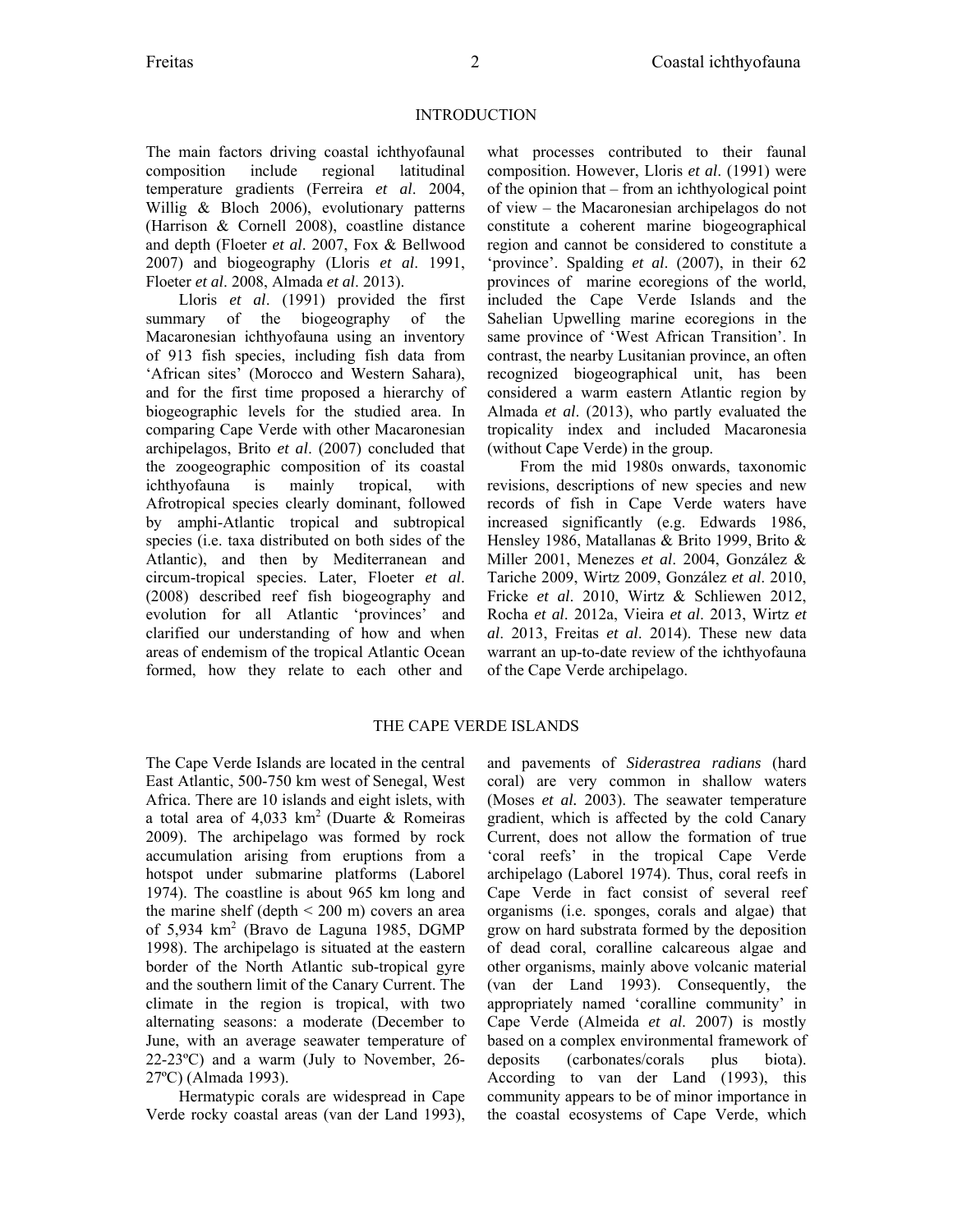have a predominantly tropical character with some subtropical elements. Wirtz *et al*. (2013) categorised 'coastal fish' as fish found in the first 60 m of depth from the shoreline, implying a rather vague boundary. The term 'reef fish' is applied here to coastal fishes living and feeding in coralline communities.

## RESEARCH ON THE COASTAL ICHTHYOFAUNA

In an all-inclusive catalogue of the fishes of the Cape Verde Islands, Reiner (1996) listed 520 species, an important publication with meritorious data on Cape Verde fishes, but also including many erroneous records. Some older studies (e.g. Franca & Vasconcelos 1962) as well as more recent ones (e.g. Thorteinsson *et al*. 1995, Oddsson & Monteiro 1998, Menezes *et al*. 2004, González & Tariche 2009) investigated and evaluated the composition of the ichthyofauna of the Cape Verde Islands. Some recent studies were published as illustrated books and checklists, employing different zoogeographical approaches (e.g. Reiner 2005, Brito *et al*. 2007).

In particular, recent researches on the African hind *Cephalopholis taeniops*  (Serranidae), one of the most important commercial demersal species caught in Cape Verde, have increased. Tariche *et al.* (2002) investigated the biology of the species and presented a preliminary stock assessment for the northern Cape Verde Islands. Medina *et al*. (2008) studied habitat fragmentation and average body-shape variation by canonical multivariate models and demonstrated that fish in the northern islands of Santo Antão, São Vicente and Santa Luzia and the eastern island of Boa Vista showed a similar direction in shape ontogeny, contrasting with Fogo Island, the southernmost locality. Lino *et al*. (2011) performed a preliminary acoustic telemetric study on artificial reefs off Sal Island using implanted underwater acoustic transmitters in four *C. taeniops* specimens monitored during 63 days, demonstrating site fidelity with no migrations to the nearby natural reef. Costa (2014) recently analyzed the reproductive biology of *C. taeniops*, focusing on reproductive seasonality, gonadal development and sex change, and concluded that multiple spawning occurs from April to October, while the species was considered diandric protogynous hermaphrodite, with primary and secondary males.

Using SCUBA and stationary visual census methods, Monteiro *et al*. (2008) compiled a check-list of 53 fish species of 27 families (including data on biogeography, habitat, egg type, diet, conservation and fisheries status) at two seamounts in the Cape Verde archipelago, the Northwest Bank and João Valente Bank, and suggested that the upper part of these seamounts may act both as attraction points and as 'stepping-stones' for the dispersal of coastal species.

Fricke *et al*. (2010) described a new clingfish (Gobiesocidae) from Cape Verde, probably endemic to the archipelago, as *Apletodon barbatus*. More recently, Wirtz & Schliewen (2012) described a new species of serranid perch as *Liopropoma emanueli*, not endemic to Cape Verde (cf. Wirtz 2014), while Rocha *et al*. (2012a) recognized *Sparisoma choati* as a new Atlantic parrotfish from the West African-Guinean region. In the past, *S. choati* has been mistaken in Cape Verde and Senegal for Caribbean *S. rubripinne* (cf. Randall 1981, Reiner 1996, Brito *et al*. 1999, Santos *et al*. 2012). Feeding ecology and morphometric relationships of a 'relic' species (Summerer *et al*. 2001) of white seabream, *Diplodus sargus lineatus*, endemic to the Cape Verde archipelago, were studied by Soares *et al*. (2012), who considered it a generalist and moderately opportunistic omnivorous (but predominantly herbivorous) species with a preference for red algae. Freitas *et al*. (2014) reviewed dispersal in Brazilian reef fishes and reported the occurrence of western Atlantic Agassiz's parrotfish *Sparisoma frondosum* in Cape Verde, suggesting that the North Equatorial counter-current should receive more attention as a potential dispersal route for marine organisms crossing the Atlantic in a west to east direction.

A SCUBA survey of the reef fish and benthic community structure of Santa Luzia Marine Reserve in Cape Verde was carried out in 2009-2010 and some of the results were summarized by Freitas (2012). Parallel to this survey, an investigation of cleaning mutualism, the prevalence of multi-specific reef fish cleaning stations and three new records of facultative cleaner fish species in Santa Luzia Island were reported by Quimbayo *et al*. (2012).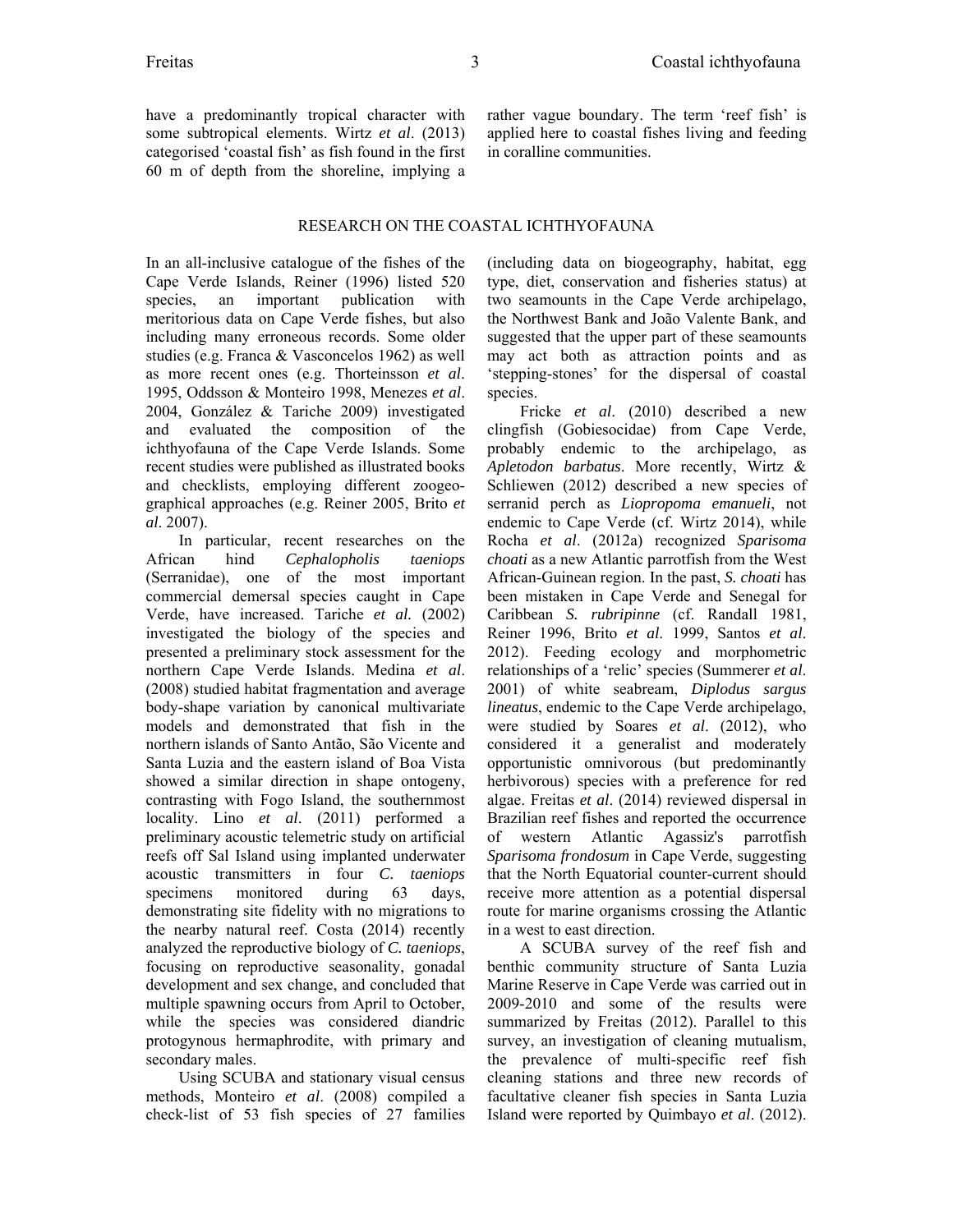Employing the same SCUBA routines as mentioned above, Carvalho (2014) used remote video and introduced a new approach in Cape Verde, quantifying and comparing feeding rates of a reef fish community in order to identify the main contributing species on the coralline benthos across depth and exposure.

Ramos *et al*. (2011) performed a stakeholder perceptions study of the decision making process for marine biodiversity conservation off Sal Island, suggesting that limiting activities was the preferred management option to be considered in the future. Linked with this study, Santos *et al*. (2012) carried out a comparative study on the fish assemblages of natural and artificial reefs off Sal in light of the increase in diving ecotourism in Cape Verde.

A long-line bottom fishery survey (using 20 long-line sets up to 1,200 m depth) caught 97 demersal species from 49 families, including 12 species new for Cape Verde (Menezes *et al*. 2004). Pereira *et al*. (2012) presented weightlength relationship data for 27 demersal fish species, based on the long-line fishery data of Menezes *et al*. (2004). Oliveira *et al.* (2014) provided weight-length and length-length relationship data of 29 species from Cape Verde. González *et al*. (2010) reviewed Moridae (Gadiformes) from the archipelago, using data from several deep-sea fisheries surveys (González & Tariche 2009) and reported the first record for Cape Verde of the benthonic species *Physiculus cyanostrophus,* collected off northern Santiago Island.

## RATE OF ENDEMISM AND FUNCTIONAL CATEGORIES

The most recent validated check-list of coastal fish from the Cape Verde Islands (Wirtz *et al*. 2013) includes 24 new records and lists a total of 315 fish species, of which 88% are Teleostei (bony fish) and the remainder Elasmobranchii (sharks, rays and skates). At the species level, 20 of these (6.3%) appear to be endemic to the archipelago, mostly reef-associated species. Wirtz *et al*. (2013) also included *ca.* 110 species the identification of which is doubtful or in need of confirmation, as well as definitely invalid records from the older literature. An alternative interpretation of this list was performed in which 105 species (33%) were rejected for being oceanic-pelagic and/or bottom-deep-water species. A renewed analysis of the data employed by Wirtz *et al.* (2013) showed a more realistic rate of endemism of 10.2% for the Cape Verdean coastal ichthyofauna. In this new analysis, reef-associated elasmobranchs (25 species) are mostly represented by Carcharhinidae, Dasyatidae and Myliobatidae. Teleost fishes of six families (morays, gobiids, carangids, seabreams, damselfishes and wrasses) comprise 31% of reef fish diversity in Cape Verde, with the number of species per family ranging from 7 to 15. The new analysis of 185 coastal osteichthyes comprised 61 families and a total of 135 genera, dominated by morays (*Gymnothorax* and *Muraena*, with six and four species respectively), followed by damselfish *Abudefduf* and seabreams *Diplodus*, with four species each, five genera with three species (e.g. gobies *Didogobius* and parrotfish *Sparisoma*), 26 genera with two species and 100 genera with

only a single representant. Ichthyogeographically, coastal bony fish species of Cape Verde are dominated by amphi-Atlantic (40%), tropical West African and eastern Atlantic (both 22%), and Macaronesian (5.4%) taxa.

Based on a new approach towards the analysis of functional diversity of Atlantic reef fish communities (Halpern & Floeter 2008), Cape Verde coastal fishes can be grouped as follows: median to small fish (with a length of 10-50 cm) comprise 50% of the total, small fish  $(< 10$  cm) comprise 14% and large fish  $(> 50cm)$ comprise 36%. Of 13 dietary groupings, a little over 25% consisted of macro-carnivores and another 25% concerned benthic invertivores or cleaners, 13% of omnivores, 7% of piscivores, 7% of coral/colonial sessile invertivores and around 20% were combined in eight functional groupings (e.g. planktivores 6.5%, sand invertivores, scrapers, macroalgae browsers, territorial algae/detritus feeders and three others).

Floeter *et al*. (2008) calculated the endemism rate of reef fishes of oceanic islands of the Atlantic Ocean and rated Cape Verde with 8.3% of 207 species. The newly obtained value of 10.2% places Cape Verde between St Peter and St Paul Rocks (9.3%) and Ascension Island (11.0%), both isolated islands with less than 100 species recorded. However, a recent survey (Wirtz *et al*. 2014) considered Ascension to have 132 coastal fish species, of which 11 (8.3%) appear to be endemic, while 16 species (12.1%) appear to be shared endemics with St Helena Island.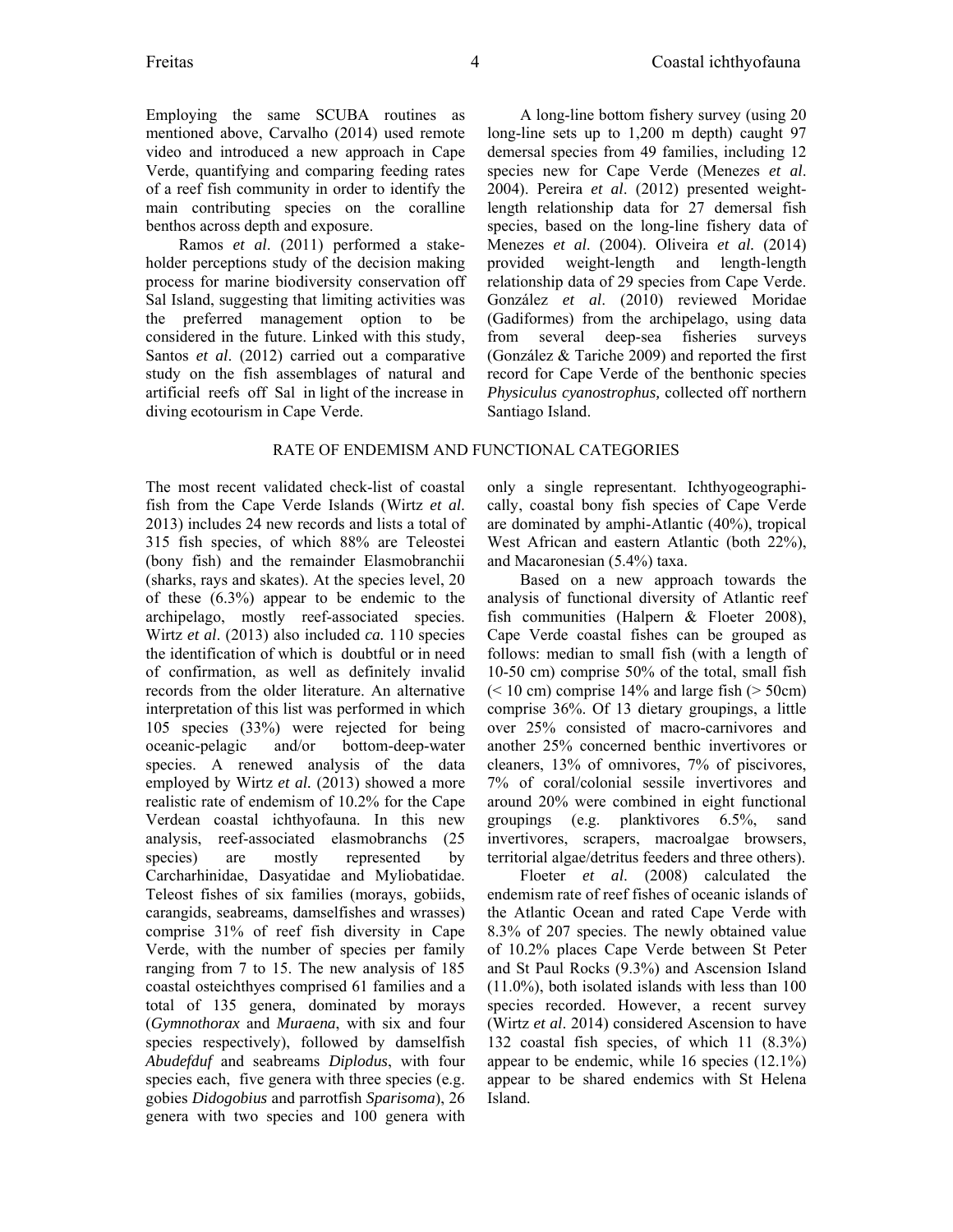#### REEF FISH ENDEMISM

Wirtz *et al*. (2013) found that species endemic to Cape Verde were on average smaller than nonendemics, presumably because large fish can better pass oceanic barriers. The presence of 20+ endemic taxa (Brito *et al.* 2007, Wirtz *et al*. 2013) suggests speciation in Cape Verde waters, which is further supported by the occurrence of the endemic 'monotypic subgenus' *Virididentex* (Sparidae) (Poll 1971; Fig. 1B). A high degree of coastal endemism is also found in small cryptobenthic fishes (Fig. 2) of the family Blenniidae, as well as in Labrisomidae and Gobiidae. Furthermore, two additional small cryptic species of *Malacoctenus* (Labrisomidae) and *Didogobius* (Gobiidae) are currently under description (cf. Wirtz *et al*. 2013)*.* Almost half of the total small cryptobenthic species richness of Cape Verde is comprised of endemics recently discovered and described (e.g. three Blenniidae in the early 1990s, one by Wirtz & Bath 1989 and two by Bath 1990a, b and two Gobiidae by Brito & Miller 2001), some of which have arisen from recent colonization events (Rocha *et al*. 2005).

A phylogenetic analysis of *Diplodus* spp. based on 461 bp of the D-loop (Summerer *et al*. 2001), positioned the Cape Verde endemic *D. sargus lineatus* (Fig. 1E) as the sister taxon of the remainder of the *D. sargus* assemblage, showing *D. sargus sensu lato* to be paraphyletic, with *D. sargus lineatus* not being closely related to other *D. sargus* ssp. Summerer *et al.* (2001) suggested that the diversification and spread of the *D. sargus* assemblage to other Atlantic provinces originated in the tropical eastern Atlantic. Sparid fishes represent one of the major radiations of predominantly temperate to tropical benthic fishes (Santini *et al*. 2014). This is consistent with the presence of four diplodid sparids (seabreams) in Cape Verde waters, of which three are endemic species (Bauchot *et al*. 1981, Bauchot & Hureau 1990), probably the result of a relatively rapid diversification event (De la Paz *et al*. 1973). Summerer *et al*. (2001) suggested that all of these taxa should either be classified as subspecies of *D. sargus* or that *D. sargus lineatus* should be given specific rank as *D. lineatus.* 



Fig. 1. Endemic Cape Verde reef fish. (**A**) Lubbock's chromis *Chromis lubbocki*; (**B**) Bulldog dentex *Dentex (Virididentex) acromegalus*; (**C**) Cape damsel *Similiparma hermani*; (**D**) Blackfish drummer *Girella stuebeli*; (**E**) White seabream *Diplodus sargus lineatus*; (**F**) Guinean parrotfish *Scarus hoefleri*. Photos by Sergio R. Floeter, Rui Freitas & Carlos Rangel.

The endemic sparid *Virididentex* (Fig. 1B), originally described as *Dentex acromegalus* by Osório (1911), was coined as a monotypic subgenus by Poll (1971). Apparently, both of these authors considered the bulldog dentex from Cape Verde to be closely related to the common dentex *Dentex dentex* (L.) from the eastern Atlantic. Subsequently, *Virididentex* was elevated (without further comment) to generic rank by Bauchot *et al*. (1981) and has since been commonly applied as such (e.g. Bauchot & Hureau 1990, Santini *et al.* 2014; also various FAO sheets and Clofeta checklists). Santini *et al*. (2014) listed *V. acromegalus* as a benthopelagic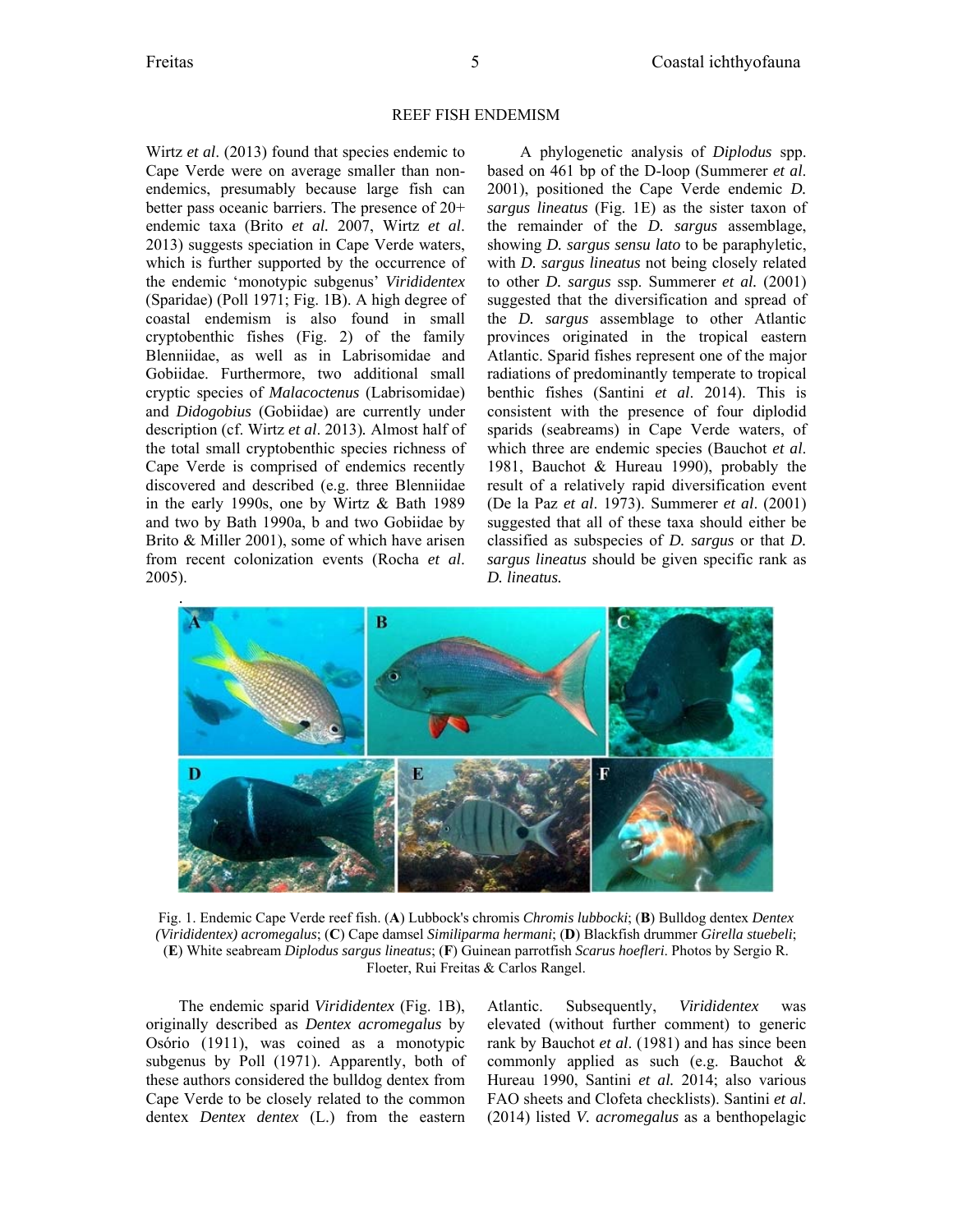non-durophagous species, with a trophic index of 4.2, and placed it in a group consisting of various northeastern Atlantic and Mediterranean sparids.

The herbivorous species *Girella* (Kyphosidae, Girellinae) shows a disjunct distribution, which indicates either extinction in the western Atlantic or recent colonization of the eastern Atlantic from the Indian Ocean (Floeter *et al*. 2008). Therefore, this local kyphosid macroalgal browser (*Girella stuebeli*, Fig. 1D), which tends to bite or graze the algae, leaving the basal stem (Halpern & Floeter 2008, R. Freitas pers. obs.), has been hypothesized to be a paleoendemic in the Atlantic Ocean with origins in the Tethys Sea (Rocha *et al*. 2005, Brito *et al.* 2007) and, as the sole Atlantic *Girella*, is endemic to the Cape Verde archipelago (Desoutter 1990). Records of *G. zonata* in the Cape Verde region and adjacent areas are considered doubtful (cf. Brito *et al.* 2007, Wirtz *et al*. 2013).



Fig. 2. Some (partially) endemic cryptobenthonic fish from the Cape Verde Islands: (**A**) *Scartella caboverdiana* (endemic blenniid); (**B**) *Ophioblennius atlanticus* (amphi-Atlantic blenniid); (**C**) juvenile *Similiparma hermani*  (endemic, not a cryptic species); (**D**) *Gobius tetrophthalmus* (endemic gobiid); (**E**) *Parablennius salensis* (endemic blenniid); (**F**) *Gnatholepis thompsoni* (amphi-Atlantic gobiid); (**G**) *Labrisomus nuchipinnis* (amphi-Atlantic labrisomid); and (**H**) adult *Microlipophrys caboverdensis* (endemic blenniid). Photos by A. Boyra, Sergio R. Floeter, Rui Freitas & Carlos Rangel.

The endemic damselfish *Similiparma hermani* (Fig. 1C) was described by Steindachner (1887) as *Glyphidodon hermani*. Hensley (1986) showed that *Glyphidodon*  Agassiz, 1846 is an unjustified emendation of spelling and therefore a junior objective synonym of *Glyphisodon* Lacépède, 1802, which in turn is a synonym of *Abudefduf* Forsskål, 1775, and coined *Similiparma* as a replacement name for *Glyphidodon*. *S. hermani* is considered a paleoendemic, whose nearest relatives are mainly found in the southwestern Pacific (Rocha *et al*. 2005). Cooper *et al*. (2009) found *Abudefduf luridus* from the eastern Atlantic to fall outside *Abudefduf sensu stricto* and recovered it as the sister taxon of *S. hermani*. Subsequently, Cooper *et al.* (2014) reassigned it as *Similiparma lurida*. Both taxa are similar in ecology and are members of a subclade that also includes the genera *Microspathodon* and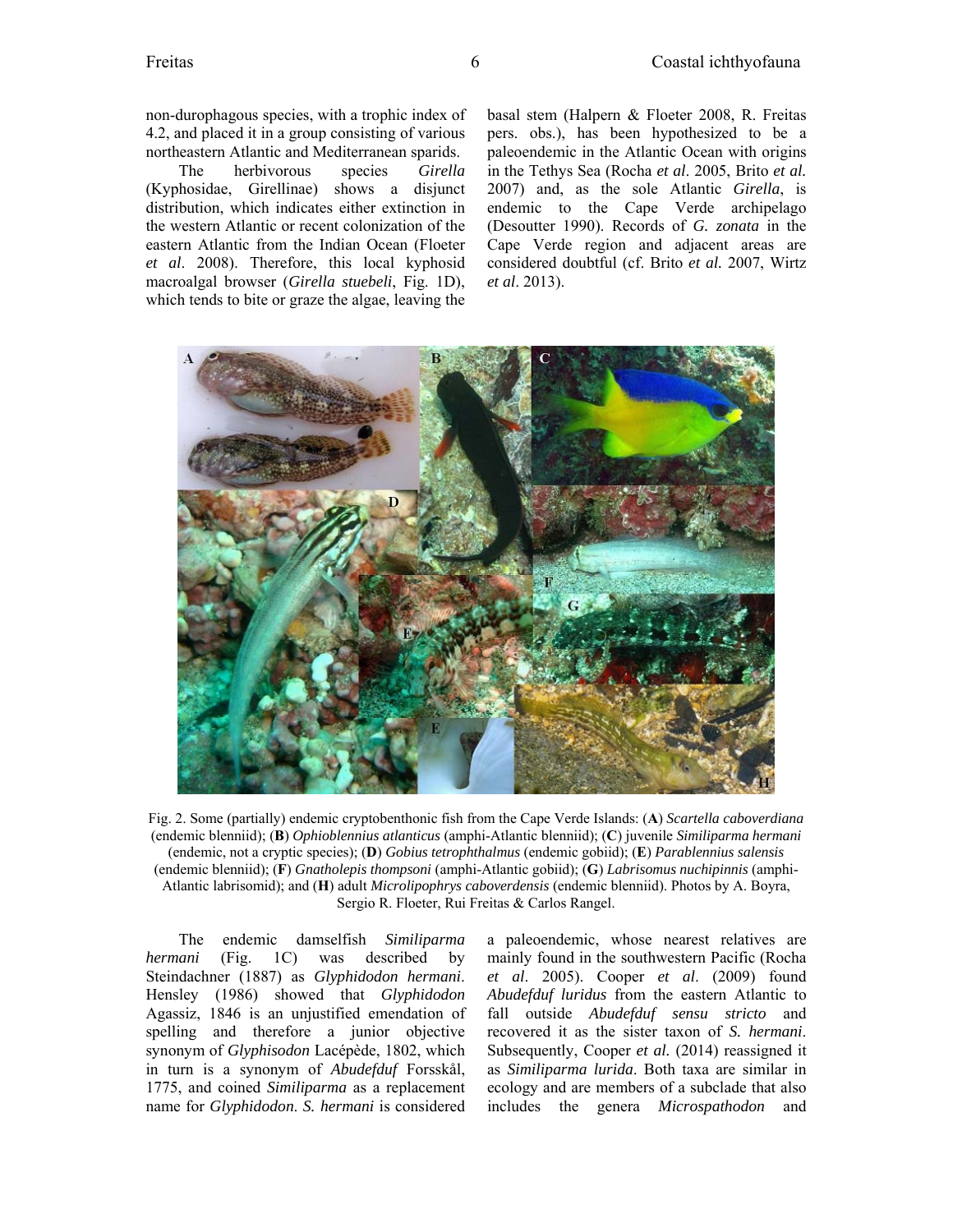*Hypsypops*. *A. luridus* is the only pomacentrid known to occur throughout Macaronesia (Lloris *et al*. 1991). As the juvenile stages are similar in shape and color pattern, *Similiparma hermani* (Fig. 2C) has sometimes been confused with the Beaugregory damselfish *Stegastes leucostictus* of the western Atlantic (e.g. Debelius 1997).

Parrotfish (Scarines *sensu* Westneat & Alfaro 2005) are considered the dominant consumers of benthic primary production on reefs. These corallivorous excavating fishes play a major role in reef dynamics and sedimentation while rasping algal communities (e.g. Bellwood & Choat 1990, Bernardi *et al*. 2000, Comeros-Raynal *et al*. 2012, Bonaldo *et al.* 2014). According to Choat *et al*. (2012), the Guinean parrotfish *Scarus hoefleri* (Fig. 1E) is 'basal' in the tropical Atlantic clade and the sole *Scarus* species that ranges from Mauritania to Congo (Wirtz *et al*. 2007). It is very common in the archipelagos of Cape Verde and São Tomé (Rocha *et al*. 2012b) and is considered endemic to the West African-Guinean region. A notable feature in the distribution of the allopatric sister species *S. hoefleri* (eastern Atlantic) and *S. perrico* (eastern Pacific), which have a mean divergence age of 3.4 Mya (Choat *et al.* 2012), is that the closure of the Isthmus of Panama resulted in distinct regional endemism of *Scarus* parrotfish. *S. hoefleri* inhabits shallow/ coastal rocky reefs areas from 3-30m, feeds mainly on algae and is found as solitary males or in small groups with female harems (Randall 1990, Rocha *et al*. 2012b). Because of its relatively large size and colour, but not because of its market value, adult males are intensively targeted by spearfishing in Cape Verde. Coral reef loss, fisheries and declining habitat conditions are threatening this iconic group (Comeros-Raynal *et al*. 2012). Bonaldo *et al*. (2014) presented suggestions for future directions in parrotfish research.

#### $18^{\circ}$ **Senghor Smt Santo Antão** Santa Luzia Ó  $\rightarrow$ São Nicolau **Boavista**  $16^{\circ}$ Maio 介 äO Santiago Ngor Island Fogo  $I4^{\circ}$  $-26'$  $-24$  $-22^{\circ}$  $-20^\circ$  $-18$

#### SENGHOR SEAMOUNT

Fig. 3. Map of the Cape Verde Islands, showing the position of Senghor Seamount and Ngor Island, Senegal. Partial borders of the Exclusive Economic Zones (EEZ) of Cape Verde and adjacent countries are indicated (after Christiansen 2012).

Based on collections from trawl- and neuston net stations within the Cape Verde archipelago, John & Hanel (2008) studied the larval development of the Cape Verde damselfish *Chromis lubbocki* (Fig. 1A) and also suggested the occurrence of *Chromis cyanea* in Cape Verdean waters. Using complementary data of IKMT (Isaacs-Kidd Midwater Trawl) and multi-net hauls from Cape Verde waters, five specimens of *C. lubbocki* and two *C.* cf. *cyanea* were identified (John & Hanel 2008). More recently, Hanel *et al*. (2010) expanded on these data and focused on larval fish abundance, composition and distribution at the Senghor Seamount, northeast of the Cape Verde archipelago. So far, the data suggest that the fish community at this location is diverse (IKMT captured 68 specimens of 37 species) and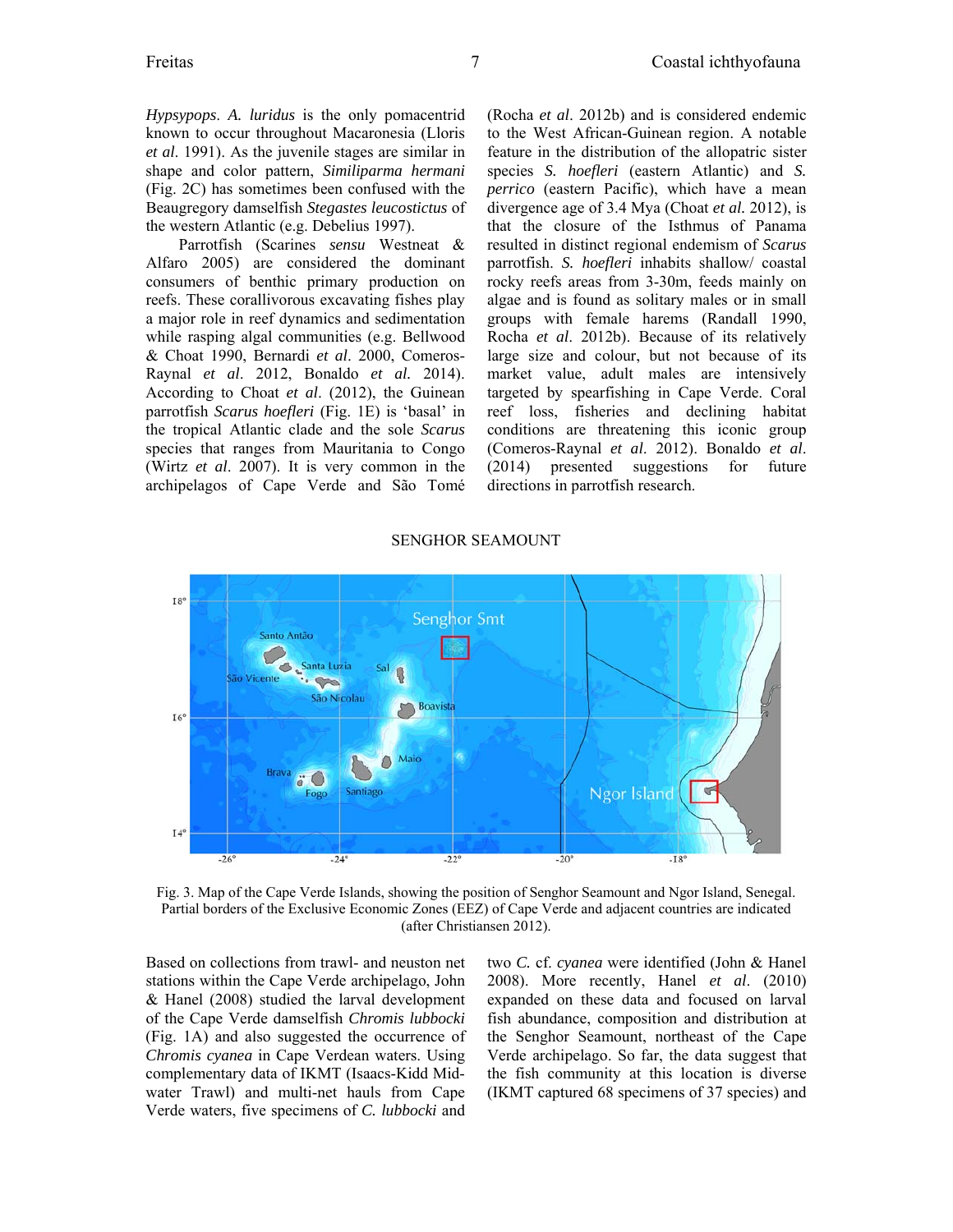is mainly comprised of larvae of meso- and bathypelagic species.

Senghor Seamount, which lies within the Cape Verde Frontal Zone (CVFZ) and in the pathway of the south-westward North Equatorial Current, rises from a depth of 3,000 m, with its summit reaching to 93 m beneath sea level (Fig. 3). It is typical of several seamounts in the tropical northeastern Atlantic (Hanel *et al*. 2010). Senghor Seamount plays an important role in regional fisheries and information on larval abundance would help in determining the extent and health of these fishing grounds. Other shallow Cape Verdean seamounts, such as the Northwest Bank and João Valente Bank also deserve to be more intensively studied.

 Oceanographic considerations (Wirtz *et al.* 2013) and the short distance (*ca.* 549 km) between Senghor Seamount and NGor Island, near Dakar, Senegal (Fig. 3), combined with the south-easterly direction of the Canary Current during the weak upwelling season, may possibly explain the occurrence of *Chromis* sp. outside the Cape Verde archipelago through rafting or larval dispersal. The recent observation of *Chromis lubbocki* at NGor Island may concern a hybrid pomacentrid, a stray individual or a genuine dispersal event (Wirtz 2012). *Chromis lubbocki* is a small planktivorous endemic species, occurring in large schools in Cape Verde seas, with high densities mainly in coastal areas with strong currents, e.g. off Santa Luzia (Freitas 2012). Although more evidence is needed, this could be the first example of dispersal by an endemic reef fish from the Cape Verde archipelago.

## FINAL REMARKS

Other endemic coastal fishes of Cape Verde that have not yet been mentioned include skate *Raja herwigi* (Rajidae), mullet *Chelon bispinosus*  (Mugilidae), needlefish *Platybelone argalus lovii* (Belonidae), possibly grunt *Parapristipoma humile* (Haemulidae), seabreams *Diplodus fasciatus* and *Diplodus prayensis* (Sparidae), sole *Pegusa cadenati* (Soleidae), *Gobius ateriformis* and *Mauligobius nigri* (Gobiidae; three small cryptic endemic species, such as the clingfish *Apletodon barbatus*, are not included in Fig. 2). Excluding the pelagic and deep water species from the reef fish, a percentage of endemic coastal reef fish of 10.2% is calculated, emphasizing the need for a differential approach.

Medina *et al*. (2007) proposed that reef fish communities of insular ecosystems are structured by island or island group according to their degree of physical isolation and environmental variability. Pérez-Ruzafa *et al*. (2005) suggested that, within the spatial scales between islands found in the Cape Verde archipelago, habitat characteristics are no longer relevant and other factors, such as biological productivity or seawater temperature, are important. However, Floeter *et al*. (2008) proposed that the high endemism of the Cape Verde Islands may be related to isolation (from West Africa and/or between islands), high heterogeneity of habitats and maintenance of warm tropical waters during glacial periods. Cape Verde has high sparid endemism, attributed to multiple radiations by

populations with different trophic ecologies (Santini *et al*. 2014).

González & Tariche (2009) presented baseline data for the sustainable management of marine biodiversity in the Cape Verde archipelago, together with checklists of fish for potential new deep-sea fisheries. Recent oceanographic surveys that have been conducted in the region strongly suggest that validated check-list methodologies (such as those of Wirtz *et al*. 2007, 2013, 2014) should also be applied to the deep sea fishes of the Cape Verde Islands. Meanwhile, listing doubtful species or those in need of confirmation (e.g*.* Wirtz *et al*. 2013) may not be the best solution, since it can easily create misunderstandings. Indeed, it was one of the reasons why this approach has been criticized.

Only low levels of endemism exist in Macaronesia as a whole, which is probably related to the distance between these archipelagos and mainland Africa and Europe (Almada *et al*. 2013). The Cape Verde Islands have a much higher degree of coastal fish endemism than the other Macaronesian archipelagos (i.e. the Azores, Madeira, Salvage and Canary Islands) and, in terms of the number of endemic taxa, Cape Verde is more similar to the islands in the Gulf of Guinea than to the Northwest African coast (Wirtz *et al*. 2013). From the point of view of marine biota community structure and ichthyo-geography, Cape Verde diverges considerably from the other Macaronesian islands (Brito *et al*. 1999, 2007,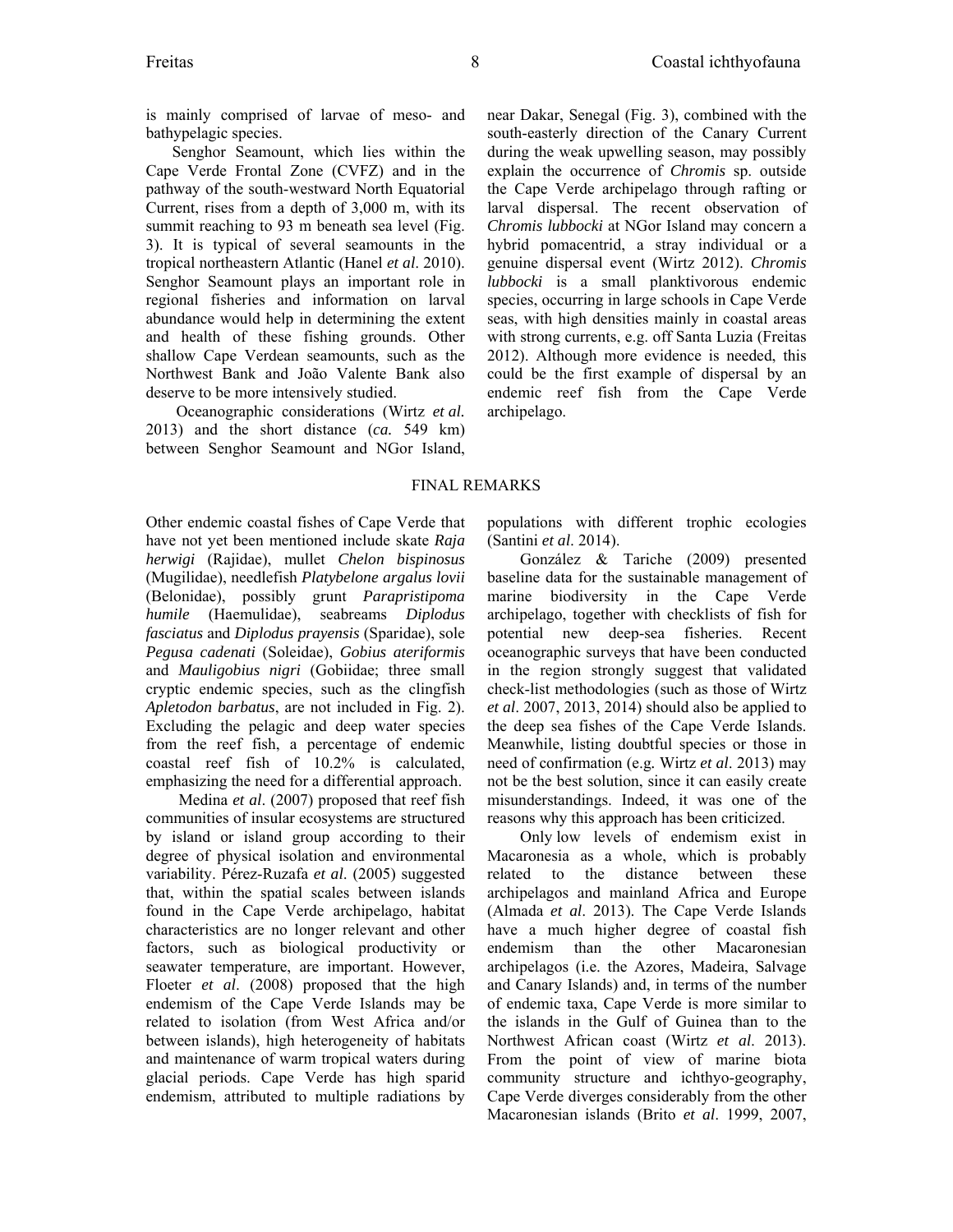Morri *et al*. 2000, Floeter *et al*. 2008) and inclusion of the Cape Verde Islands in a marine biogeographic 'Macaronesian' unit does not hold (Wirtz *et al*. 2013).

As reef fish in Cape Verde have only recently been more intensively studied, newly recorded species likely resulted from more

## ACKNOWLEDGEMENTS

I wish to thank Jacques Sena (University of Cape Verde) for assisting in the transference of data and processing the updated fish checklist. Thanks are also due to Rui P. Vieira (CESAM, University of Aveiro, Portugal) for valuable information about Cape Verde seamounts and corrections made to an earlier version of the manuscript. Thanks also to Jim Cooper (Washington State University Tri-cities, USA), Bruno Frédérich (University of Liège, Belgium) and Rosalía Aguilar-Medrano (Centro de indicator of recent biological events. New discoveries are still to be expected and, based on reef fish endemism and zoogeography, Cape Verde may perhaps be designated a distinct Atlantic biogeographic province in its own right in the future.

research being carried out rather than being an

Investigaciones Biológicas del Noroeste, Mexico) for comments and suggestions on pomacentrids and to Nicolas Bailly (WorldFish) and Jean-Claude Hureau for remarks on the status of *Virididentex*. Comments by José Carvalho (EMBC, University of Algarve, Portugal) and two anonymous reviewers significantly improved the manuscript. The author is supported by a Campus do Mar International Campus of Excellence PhD program (DO\*MAR).

### **REFERENCES**

- Almada, E.O., 1993. Caracterização oceanológica das zonas de pesca da Z.E.E. do Arquipélago de Cabo Verde. Unpublished report, Instituto Nacional de Desenvolvimento das Pescas, Cabo Verde. 27 pp.
- Almada, C.V., J.F. Toledo, A. Brito, A. Levy, S.R. Floeter, J.I. Robalo, J. Martins, F. Almada, 2013. Complex origins of the Lusitania biogeographic province and northeastern Atlantic fishes. Frontiers of Biogeography 5: 20-28.
- Almeida, C., G.L. Fernández, M.Z. Elso, M.R. Da Rosa, N.G. Jiménez, P.M. Sintes, R.D. Quintana & R.M. Freitas, 2007. Avaliação do ambiente e recursos marinhos da Baía da Murdeira, Sal – Cabo Verde. Projecto de Conservação Marinha e Costeira/WWF. Direcção Geral do Ambiente, Governo de Cabo Verde. 139 pp.
- Bath, H., 1990a. Taxonomie und Verbreitung von *Parablennius* Ribeiro 1915 an der W-Küste Afrikas und den Kapverdischen Inseln mit Revalidation von *P. verryckeni* (Poll 1959) und Beschreibung drei neuer Arten (Pisces: Blenniidae). Senckenbergiana Biologica 70: 15-69.
- Bath, H., 1990b. Über eine neue Art der Gattung *Scartella* von den Kapverdischen Inseln

(Piscus: Blenniidae). Mitteilungen der Pollichia des Pfälzischen Vereins für Naturkunde und Naturschutz 77: 395-407.

- Bauchot, M.-L., J.-C. Hureau & J.C. Miguel, 1981. Sparidae. In: W. Fischer, G. Bianchi & W.B. Scott (eds.), FAO Species identification sheets for fishery purposes – Eastern Central Atlantic; fishing areas 34, 47 (in part), Vol. 3. FAO, Rome.
- Bauchot, M.-L. & J.-C. Hureau, 1990. Sparidae. Pp. 790-812 in: J.C. Quero, J.-C. Hureau, C. Karrer, A. Post & L. Saldanha (eds.), Check-list of the fishes of the eastern tropical Atlantic (CLOFETA), Vol. 2. JNICT, SEI & UNESCO, Lisbon & Paris.
- Bellwood, D.R. & J.H. Choat, 1990. A functional analysis of grazing in parrotfishes (family Scaridae): the ecological implications. Environmental Biology of Fishes 28: 189-214.
- Bernardi, G., D.R. Robertson, K.E. Clifton & E. Azzurro, 2000. Molecular systematics, zoogeography, and evolutionary ecology of the Atlantic parrotfish genus *Sparisoma*. Molecular Phylogenetics and Evolution 15: 292-300.
- Bonaldo, R.M., A.S. Hoey & D.R. Bellwood, 2014. The ecosystem roles of parrotfishes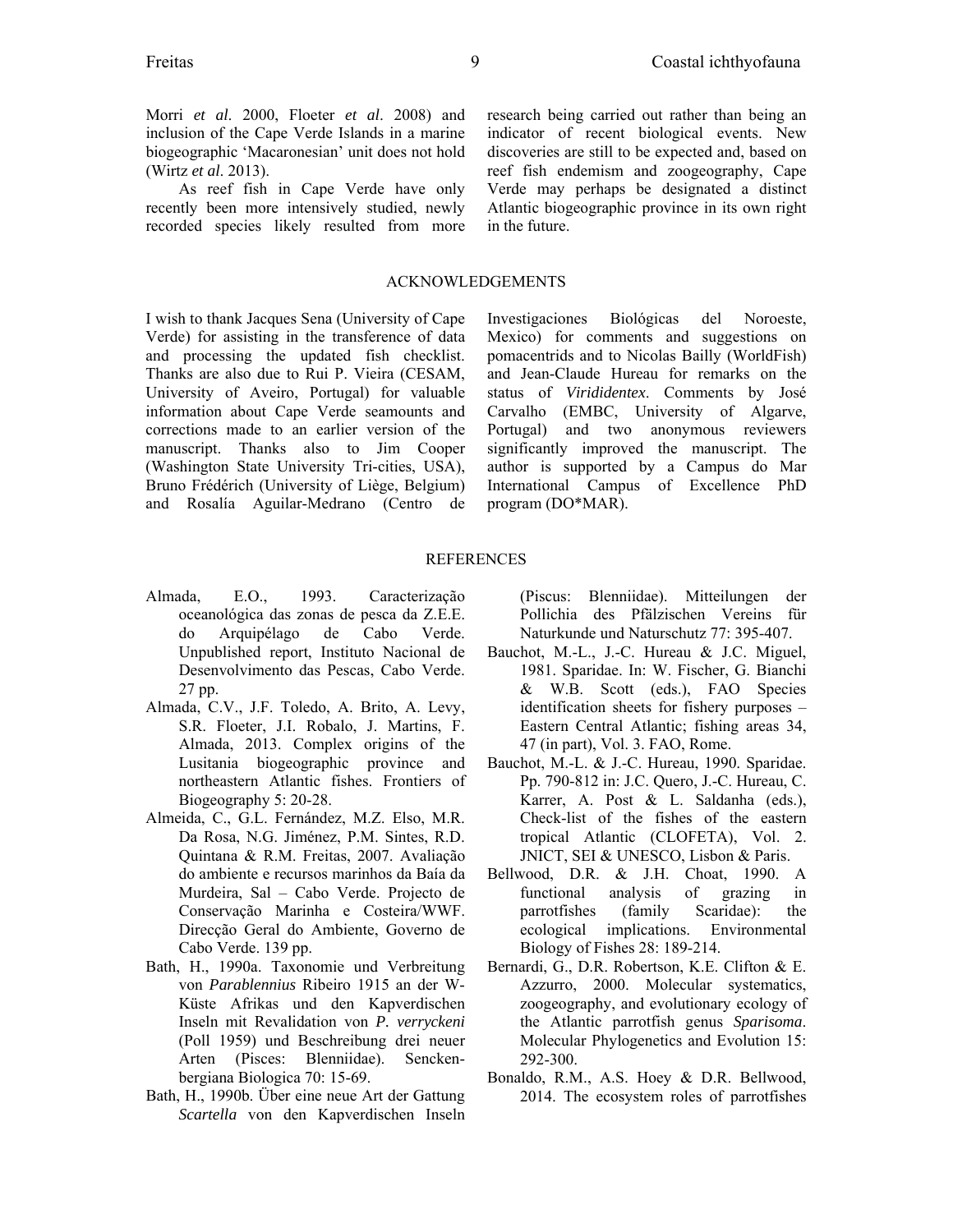on tropical reefs. Oceanography and Marine Biology: An Annual Review 52: 81-132.

- Bravo de Laguna, J., 1985. Plates-formes insulaires et zone économique exclusive à la République du Cap-Vert. PNUD/FAO. Projet pour le renforcement du Secrétariat d'Etat aux Pêche du Cap-Vert. CVI/82/003/ Rapport Technique 6. Praia. 28 pp.
- Brito, A. & P.J. Miller, 2001. Gobiid fishes from the Cape Verde Islands, including two new species of *Gobius* (Teleostei: Gobioidei). Journal of Natural History 35: 253-277.
- Brito, A., R. Herrera, J.M. Falcón, J.A. García-Charton, J. Barquín & A. Pérez-Ruzafa, 1999. Contribución al conocimiento de la ictiofauna de las islas de Cabo Verde. Revista de la Academia Canaria de Ciencias 11: 27-41.
- Brito, A., J.M. Falcón & R. Herrera, 2007. Características zoogeográficas de la ictiofauna litoral de las islas de Cabo Verde y comparación con los archipiélagos macaronésicos. Revista de la Academia Canaria de Ciencias 18: 93-109.
- Carvalho, J.A., 2014. Evaluating benthic feeding activity of reef fish using remote video in São Vicente Is. (Cape Verde). DECM, Universidade de Cabo Verde, Mindelo and ERASMUS MUNDUS Master Programme EMBC. 34 pp.
- Choat, H.J., O.S. Klanten, L. van Herwerden, D.R. Robertson & K.D. Clements, 2012. Patterns and processes in the evolutionary history of parrotfishes (Family Labridae). Biological Journal of the Linnean Society 107: 529-557.
- Christiansen, B., 2012. Poseidon 423 Cruise Report. Unpublished report, Institut für Hydrobiologie und Fischerei-wissenschaft, Universität Hamburg. 10 pp.
- Comeros-Raynal, M.T., J.H. Choat, B.A. Polidoro & 15 other authors, 2012. The likelihood of extinction of iconic and dominant herbivores and detritivores of coral reefs: the parrotfishes and surgeonfishes. PLoS ONE 7: e39825. DOI: 10.1371/journal.pone.0039825
- Cooper, W.J., L.L. Smith & M.W. Westneat, 2009. Exploring the radiation of a diverse reef fish family: phylogenetics of the damselfishes (Pomacentridae), with new classifications based on molecular analyses of all genera. Molecular Phylogenetics and Evolution 52: 1-16.
- Cooper, W.J., R.C. Albertson, R.E. Jacob & M.W. Westneat, 2014. Re-description and reassignment of the damselfish *Abudefduf luridus* (Cuvier, 1830) using both traditional and geometric morphometric approaches. Copeia 2014: 473-480.
- Costa, M.P.V., 2014. Estrutura gonadal da garoupa *Cephalopholis taeniops* e da dobrada *Spicara melanurus*. Tese de Doutoramento. Universidade Federal do Rio Grande (FURG), Brasil. 95 pp.
- DGMP, 1998. Gestão da Zona Costeira. 1. Atlas da natureza da costa e da ocupação do litoral. Reconhecimento fotográfico: 1-76. Ministério do Mar. Direcção Geral de Marinha e Portos. República de Cabo Verde.
- Debelius, H., 1997. Mediterranean and Atlantic fish guide. IKAN, Frankfurt. 305 pp.
- Desoutter, M., 1990. Kyphosidae. Pp. 831-833 in: J.C. Quero, J.-C. Hureau, C. Karrer, A. Post & L. Saldanha (eds.), Check-list of the fishes of the eastern tropical Atlantic (CLOFETA), Vol. 2. JNICT, SEI & UNESCO, Lisbon & Paris.
- De la Paz R.M., M.-L. Bauchot & J. Daget, 1973. Les *Diplodus* (Perciformes, Sparidae) du groupe Sargus: systématique et phylogénie. Ichthyologia 5: 113-128.
- Duarte, M.C. & M.M. Romeiras, 2009. Cape Verde Islands. Pp. 143-150 in: R.G. Gillespie & D.A. Clague (eds.), Encyclopedia of Islands. University of California Press, Berkeley.
- Edwards, A., 1986. A new damselfish, *Chromis lubbocki* (Teleostei: Pomacentridae) from the Cape Verde Archipelago, with notes on other Eastern Atlantic pomacentrids. Zoologische Mededelingen 60: 181-207.
- Ferreira, C.E.L., S.R. Floeter, J.L. Gasparini, B.P. Ferreira & J.-C. Joyeux, 2004. Trophic structure patterns of Brazilian reef fishes: a latitudinal comparison. Journal of Biogeography 31: 1093-1106.
- Floeter, S.R., W. Khroling, J.L. Gasparini, C.E.L. Ferreira & I.R. Zalmon, 2007. Reef fish community structure on coastal islands of the southeastern Brazil: the influence of exposure and benthic cover. Environmental Biology of Fishes 10: 423-431.
- Floeter, S.R., L.A. Rocha, D.R. Robertson, J.C. Joyeux, W. Smith-Vaniz, P. Wirtz, A.J. Edwards, J.P. Barreiros, C.E.L. Ferreira, J.L. Gasparini, A. Brito, J.M. Falcón, B.W. Bowen & G. Bernardi, 2008. Atlantic reef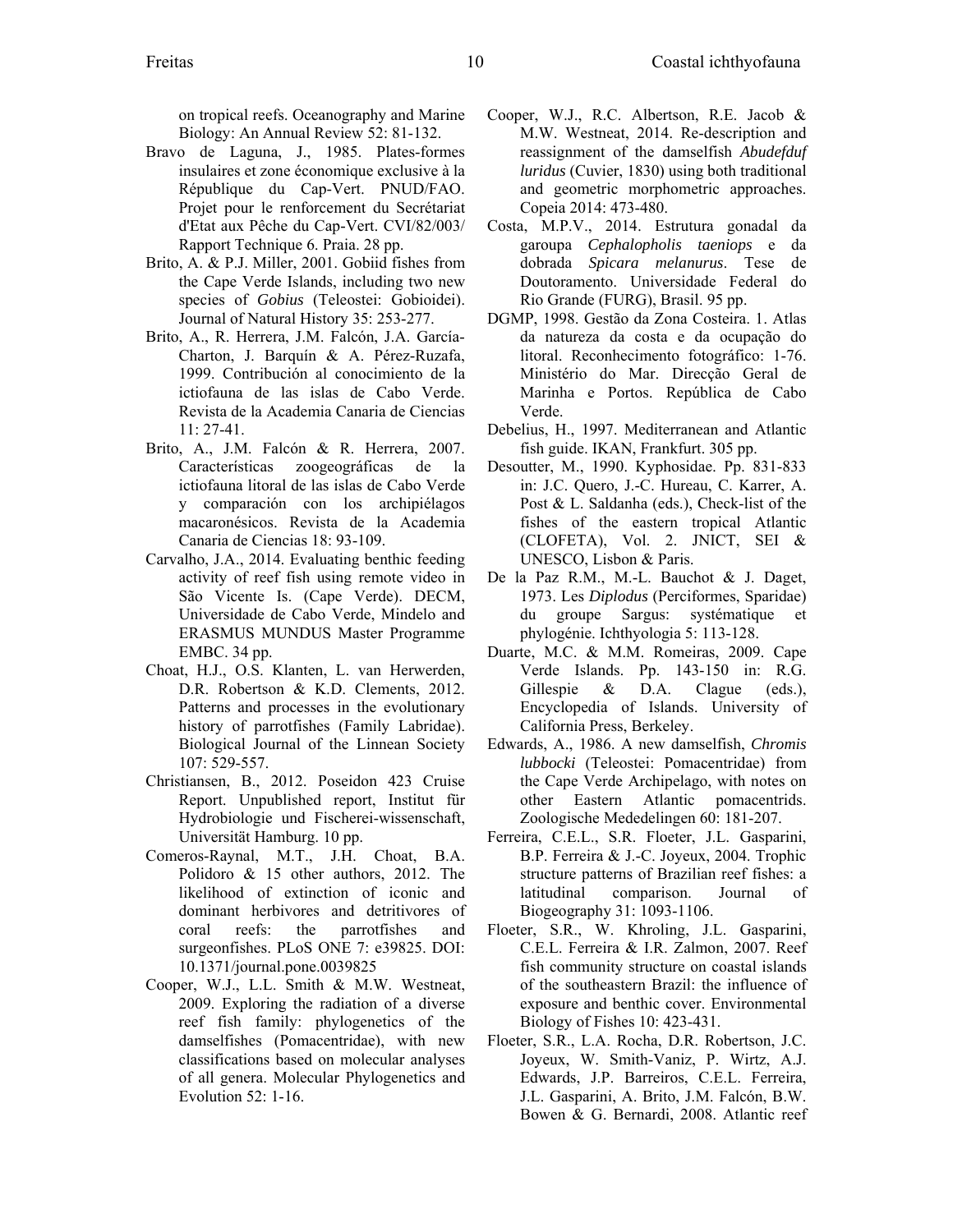fish biogeography and evolution. Journal of Biogeography 35: 22-47.

- Fox, R. & D.R. Bellwood, 2007. Quantifying herbivory across a coral reef depth gradient. Marine Ecology Progress Series 339: 49-59.
- Franca, M.L.P. & M.S. Vasconcelos, 1962. Peixes do arquipélago de Cabo Verde. Notas Mimeografadas do Centro de Biologia Piscatória 28: 1-85.
- Freitas, R., 2012. Reef fish and benthic community structure of Santa Luzia marine reserve, Eastern Atlantic. Dissertação de Mestrado em Recursos do Mar e Gestão Costeira. DECM, Universidade de Cabo Verde, Mindelo. 33 pp.
- Freitas, R., O.J. Luiz, P.N. Silva, S.R. Floeter, G. Bernardi & C.E.L. Ferreira, 2014. The occurrence of *Sparisoma frondosum* (Teleostei: Labridae) in the Cape Verde Archipelago, with a summary of expatriated Brazilian endemic reef fishes. Marine Biodiversity 44: 173-179.
- Fricke, R., P. Wirtz & A. Brito, 2010. A new species of the clingfish genus *Apletodon* (Teleostei: Gobiesocidae) from the Cape Verde Islands, Eastern Central Atlantic. Ichthyological Research 57: 91-97.
- González, J.A. & O. Tariche, 2009. Um olhar sobre a biodiversidade marinha e bases para a sua gestão sustentável. Potenciais recursos pesqueiros de profundidade de Cabo Verde. Presidencia del Gobierno de Canarias & Fundación Universitaria de las Palmas, Las Palmas de Gran Canaria. 85 pp.
- González, J.A., O. Tariche, J.I. Santana, A.M. García-Mederos, V.M. Tuset, S. Jiménez & M. Biscoito, 2010. The family Moridae (Gadiformes) from the Cape Verde Islands (eastern-central Atlantic Ocean), with first record of *Physiculus cyanostrophus*. Cybium 34: 217-221.
- Halpern, B.S. & S.R. Floeter, 2008. Functional diversity responses to changing species richness in reef fish communities. Marine Ecology Progress Series 364: 147-156.
- Hanel, R., H.C. John, O. Meyer-Klaeden & U. Piatkowski, 2010. Larval fish abundance, composition and distribution at Senghor Seamount (Cape Verde Islands). Journal of Plankton Research 32: 1541-1556.
- Hensley, D.N., 1986. A new damselfish genus from the Cape Verde Archipelago based on *Glyphiodon* (*Parma*) *hermani* Steindachner, 1887 (Pisces: Pomacentridae). Copeia 1986: 857-863.
- John, H.C. & R. Hanel, 2008. Larval development of the Cape Verdean damselfish *Chromis lubbocki*, with a note on Cape Verdean *Chromis cyanea* (Teleostei, Pomacentridae). Cybium 32: 217-224.
- Laborel, J., 1974. West African reef corals: an hypothesis on their origin. Proceedings of the Second International Coral Reef Symposium 1: 425-443.
- Lino, P.G., L. Bentes, M.T. Oliveira, K. Erzini & M.N. Santos, 2011. The African hind's (*Cephalopholis taeniops*, Serranidae) use of artificial reefs off Sal Island (Cape Verde): A preliminary study based on acoustic telemetry. Brazilian Journal of Oceanography 59: 69*-*76.
- Lloris, D., J. Rucabado & H. Figueroa, 1991. Biogeography of the Macaronesian ichthyofauna (the Azores, Madeira, the Canary Islands, Cape Verde and the African enclave). Boletim do Museu Municipal do Funchal 43: 191*-*241.
- Matallanas, J. & A. Brito, 1999. Description of *Ophidion saldanhai* sp. nov. from the Cabo Verde Islands. Journal of Fish Biology 55: 931*-*936.
- Medina, A., J.-C. Brêthes, J.-M. Sévigny & B. Zakardjian, 2007. How geographic distance and depth drive ecological variability and isolation of demersal fish communities in an archipelago system (Cape Verde, eastern Atlantic Ocean). Marine Ecology 28: 404- 417.
- Medina, A., J.-C. Brêthes & J.-M. Sévigny, 2008. Habitat fragmentation and bodyshape variation of African hind *Cephalopholis taeniops* (Valenciennes) in an archipelago system (Cape Verde, eastern Atlantic Ocean). Journal of Fish Biology 73: 902*-*925.
- Menezes, G.M., O. Tariche, M.R. Pinho, P.N. Duarte, A. Fernandes & M.A. Aboim, 2004. Annotated list of fishes caught by the R/V Arquipélago off the Cape Verde archipelago. Arquipélago, Life and Marine Sciences 21A: 57*-*71.
- Monteiro, P., D. Ribeiro, J.A. Silva, J. Bispo & J.M.S. Gonçalves, 2008. Ichthyofauna assemblages from two unexplored Atlantic seamounts: Northwest Bank and Joao Valente Bank (Cape Verde archipelago). Scientia Marina 72: 133-143.
- Morri, C., R. Cattaneo-Vietti, G. Sartoni & C.N. Bianchi, 2000. Shallow epibenthic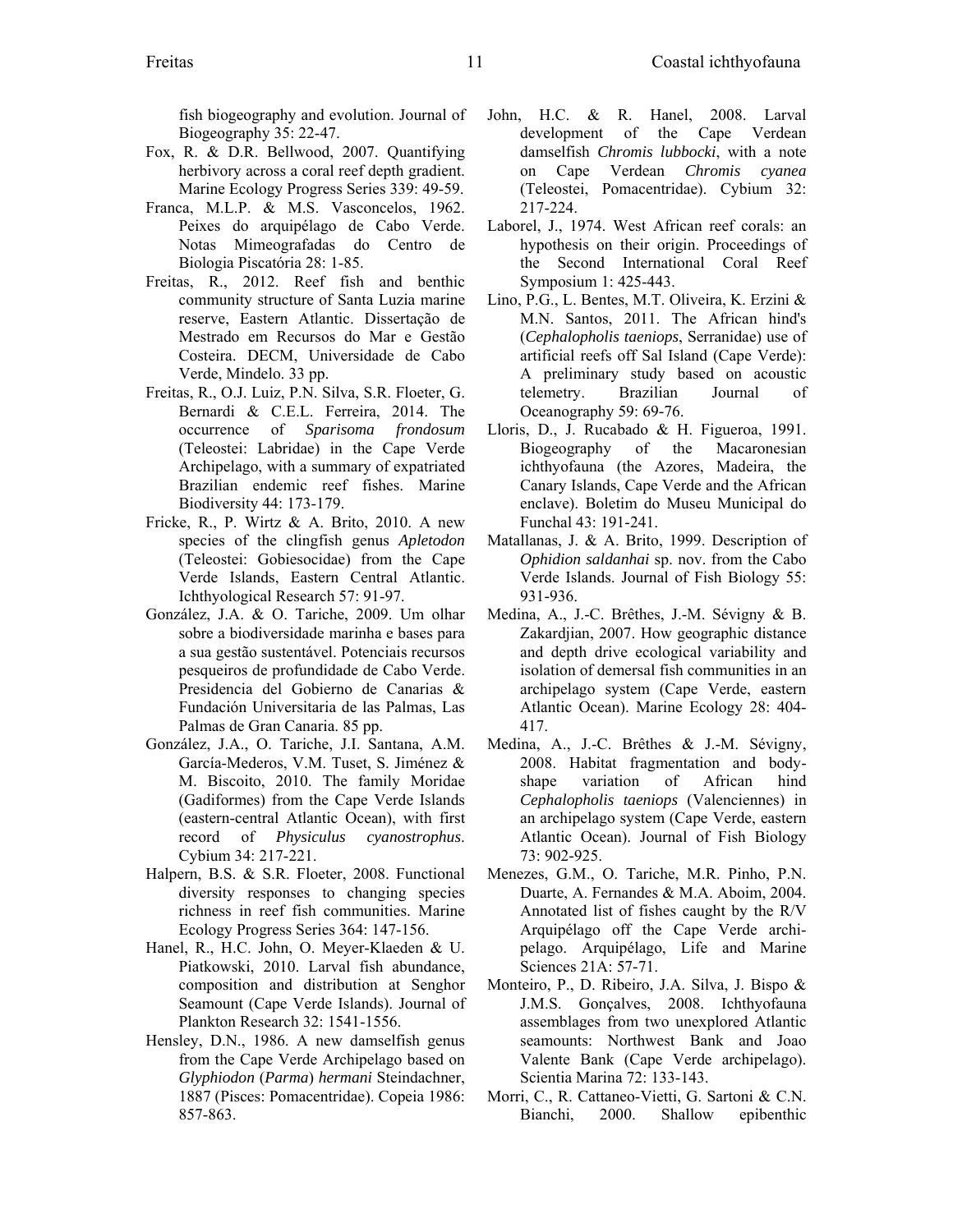communities of Ilha do Sal (Cape Verde Archipelago, eastern Atlantic). Arquipélago, Life and Marine Sciences, Suppl. 2: 157-165.

- Moses, C.S., K.P. Helmle, P.K. Swart, R.E. Dodge & S.E. Merino, 2003. Pavements of *Siderastrea radians* on Cape Verde reefs. Coral Reefs 22: 506.
- Oddsson, G. & V.M.S. Monteiro, 1998. The demersal small-scale resources of the Republic of Cape Verde, West Africa. II assessment. Final Report. Icelandic International Development Agency & Instituto Nacional de Desenvolvimento das Pescas, Reykjavík & Mindelo. Unpublished report. 26 pp.
- Oliveira, M.T., M.N. Santos, R. Coelho, V. Monteiro, A. Martins & P.G. Lino, 2014. Weight-length and length-length relationships for reef fish species from the Cape Verde Archipelago (tropical north-eastern Atlantic. Journal of Applied Ichthyology. DOI: 10.1111/jai.12497.
- Osório, B., 1911. Peixes colhidos nas visinhanças do archipélago de Cabo Verde. Memórias do Museu Bocage 2: 51-77.
- Pereira, J.N., A. Simas, A. Rosa, A. Aranha, S. Lino, E. Constantino, V. Monteiro, O. Tariche & G. Menezes, 2012. Weightlength relationships for 27 demersal fish species caught off the Cape Verde archipelago (eastern North Atlantic). Journal of Applied Ichthyology 28: 156- 159.
- Pérez-Ruzafa, A., C. Marcos & J.J. Bacallado, 2005. Marine biodiversity in oceanic archipelagos: specific richness patterns and faunistic affinities. Vieraea 33: 455-475.
- Poll, M., 1971. Révision systématique des daurades du genre *Dentex* de la côte africaine tropicale occidentale et de la Méditerranée. Académie Royale des Sciences de Belgique, Classe des Sciences, Mémoires, Collection in 8°, Sér. 2, 40: 1- 51.
- Quimbayo, J.P., S.R. Floeter, R. Noguchi, C.A. Rangel, J.L. Gasparini, C.L.S. Sampaio, C.E.L. Ferreira & L.A. Rocha, 2012. Cleaning mutualism in Santa Luzia (Cape Verde Archipelago) and São Tomé Islands, tropical eastern Atlantic. Marine Biodiversity Records 5: e118. DOI:10.1017/S175526721200108X
- Randall, J.E., 1981. Scaridae. In: W. Fischer, G. Bianchi & W.B. Scott (eds.), FAO Species

identification sheets for fishery purposes - Eastern Central Atlantic; fishing areas 34, 47 (in part), Vol. 3. FAO, Rome.

- Randall, J.E., 1990. Scaridae. Pp. 883-887 in: J.C. Quero, J.-C. Hureau, C. Karrer, A. Post & L. Saldanha (eds.), Check-list of the fishes of the eastern tropical Atlantic (CLOFETA), Vol. 2. JNICT, SEI & UNESCO, Lisbon & Paris.
- Ramos, J., M.T. Oliveira & M.N. Santos, 2011. Stakeholder perceptions of decision-making process on marine biodiversity conservation on Sal island (Cape Verde). Brazilian Journal of Oceanography 59: 95-105.
- Reiner, F., 1996. Catálogo dos peixes do arquipélago de Cabo Verde. Publicações Avulsas do IPIMAR 2, Lisbon. 339 pp.
- Reiner, F., 2005. Peixes do Arquipélago de Cabo Verde. Instituto Nacional de Desenvolvimento das Pescas, República de Cabo Verde, Mindelo. 340 pp.
- Rocha, L., D.R. Robertson, C.R. Rocha, J.L. Van Tassell, M.T. Craig & B.W. Bowen, 2005. Recent invasion of the tropical Atlantic by an Indo-Pacific coral reef fish. Molecular Ecology 14: 3921-3928.
- Rocha, L.A., A. Brito, D.R. Robertson, 2012a. *Sparisoma choati*, a new species of parrotfish (Labridae: Scarinae) from the tropical eastern Atlantic. Zootaxa 3152: 61- 67.
- Rocha, L.A., J.H. Choat, K.D. Clements, B. Russell, R. Myers, M.E. Lazuardi, A. Muljadi, S. Pardede & P. Rahardjo, 2012b. *Scarus hoefleri*. In: IUCN 2013. IUCN Red List of Threatened Species. Version 2013.2. www.iucnredlist.org. Accessed 16 February 2014.
- Santini, F., G. Carnevale & L. Sorenson, 2014. First multi-locus timetree of seabreams and porgies (Percomorpha: Sparidae). Italian Journal of Zoology 81: 55-71.
- Santos, M.N., M.T. Oliveira & J. Cúrdia, 2012. A comparison of the fish assemblages on natural and artificial reefs off Sal Island (Cape Verde). Journal of the Marine Biological Association of the United Kingdom.

DOI:10.1017/S0025315412001051.

Soares, F., R. Freitas, J. Soares, F. Leitão & M. Cristo, 2012. Feeding ecology and morphometric relationships of white seabream, *Diplodus sargus lineatus* (Sparidae), endemic species of Cape Verde. Cybium 36: 461-472.